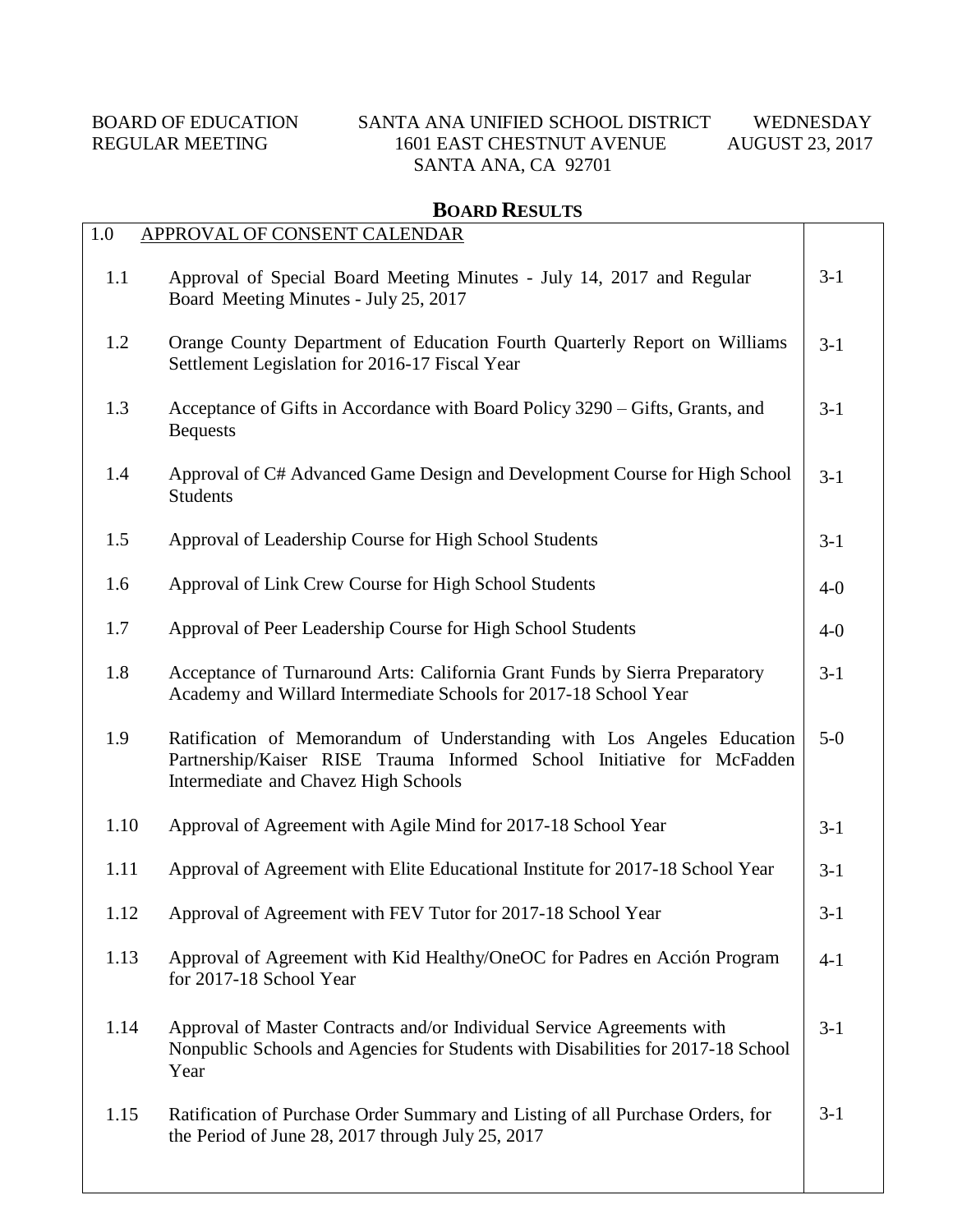| 1.16 | Ratification of Expenditure Summary and Warrants Issued Over \$25,000 for<br>the Period of June 28, 2017 through July 25, 2017                                                                     | $3-1$   |
|------|----------------------------------------------------------------------------------------------------------------------------------------------------------------------------------------------------|---------|
| 1.17 | Approval of Memorandum of Understanding with Irvine Unified School District's<br>Administrator Clear Credential Induction Program                                                                  | $3-1$   |
| 1.18 | Approval of Student Teacher, Intern, and/or Fieldwork Agreement with California<br>State University, Long Beach and University of Redlands                                                         | $3-1$   |
| 1.19 | Approval of Student Teacher, Intern, and Fieldwork Agreement with University of<br>La Verne                                                                                                        | $3-1$   |
| 1.20 | Approval of Personnel Calendar Including the Transition of Specific Staff<br>Members with such Topics as: Hiring, Promotions, Transfers, Resignations,<br>Retirements, and Leaves                  | $3-1$   |
|      | Items removed from Consent Calendar for discussion and separate action: 1.6, 1.7, 1.9, 1.13                                                                                                        |         |
|      | REGULAR AGENDA - ACTION ITEMS                                                                                                                                                                      |         |
| 2.0  | Adoption of Resolution No. 17/18-3201 - Proclaiming September, 2017 as<br><b>Attendance Awareness Month</b>                                                                                        | $5-0$   |
| 3.0  | Approve Santa Ana Unified School District's Initial Bargaining Proposal to<br>Classified School Employees Association, Chapter 41 for 2017-18 School Year                                          | $5-0$   |
| 4.0  | Approve Santa Ana Unified School District's Initial Bargaining Proposal to<br>Communications Workers of America for 2017-18 School Year                                                            | $5-0$   |
| 5.0  | Approval of Memorandum of Understanding with North America's Building<br>Trades Unions for Curriculum and Licensing for 2018-19 School Year                                                        | $4 - 1$ |
| 6.0  | Approval of Memorandum of Understanding with Los Angeles/Orange Counties<br>Building and Construction Trades Council AFL-CIO for Use of the Multi-Craft Core<br>Curriculum for 2018-19 School Year | $4 - 1$ |
| 7.0  | Approval of Community Workforce Agreement Between Santa Ana Unified<br>School District and Los Angeles/Orange Counties Building and Construction<br><b>Trades Council</b>                          | $4 - 1$ |
| 8.0  | Approval of Agreement with Orange County Department of Education's Safe<br>Schools and Support Services for Site-Funded Mental Health Interventions for<br>2017-18 School Year                     | $5-0$   |
| 9.0  | Approval of Agreement with Padres Unidos for 2017-18 School Year                                                                                                                                   | $4-1$   |
| 10.0 | Approval of Agreement with Playworks Direct Service Program for 2017-18 School<br>Year                                                                                                             | $4 - 1$ |